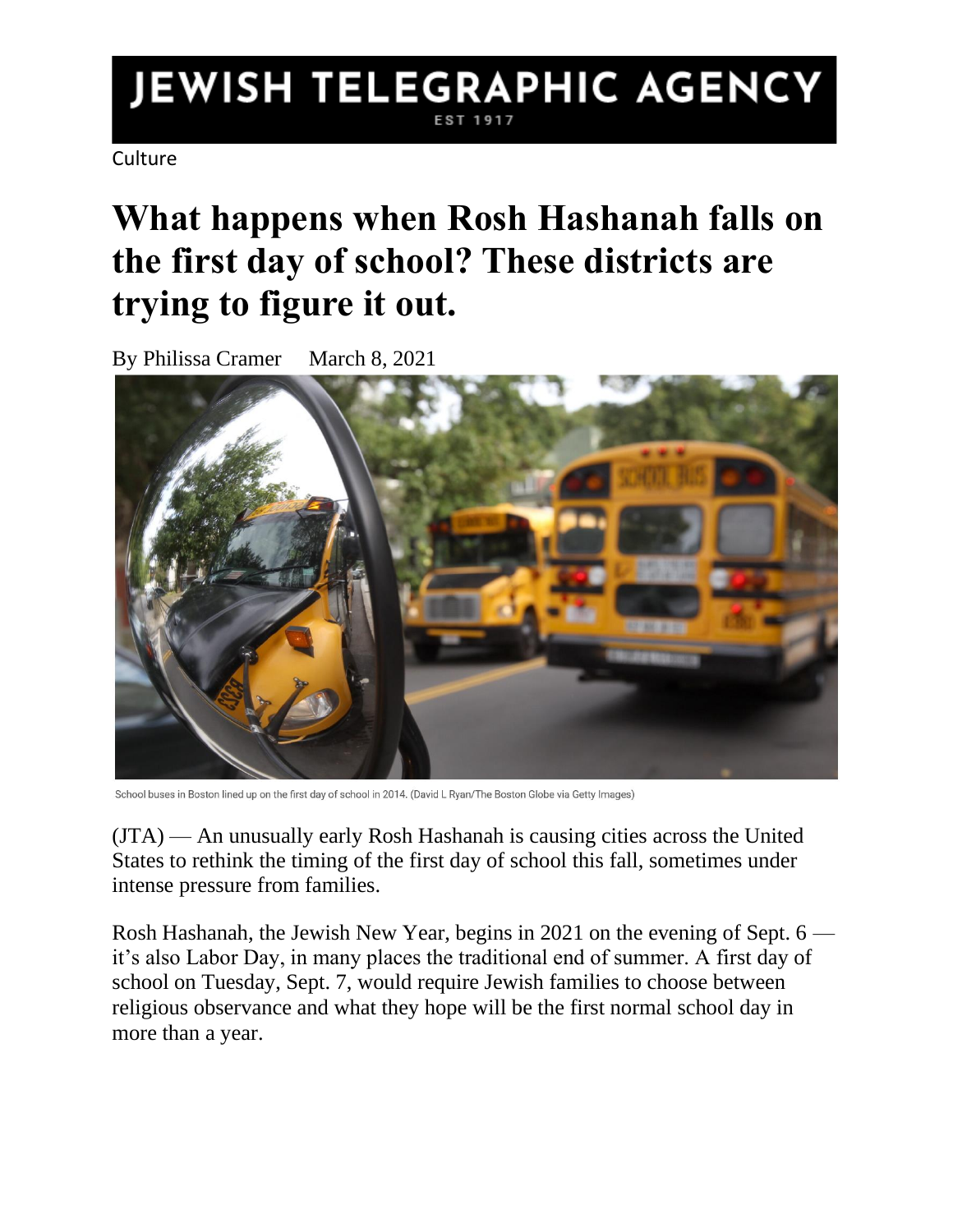So from upstate New York to Minnesota to suburban Washington, D.C., school districts are tweaking their schedules — or not, thus facing criticism from Jewish families and advocates for religious inclusion.

In Minnesota, where the Tuesday after Labor Day is the traditional first day of school, many districts have chosen to begin the school year earlier or later, although several are starting on Wednesday, the second day of the two-day Jewish holiday.

"The decisions of the various school districts recognize the importance of Rosh Hashanah as well as the reality that — hopefully — this will be the first somewhat normal school day in a post-pandemic academic world," Steve Hunegs, executive director of the Jewish Community Relations Council of Minnesota and the Dakotas, told TC Jewfolk, a website about Minnesota Jews. "The school districts appreciate that, and appreciate the importance of all students beginning on an equal footing in this very important day of school."

Some districts resolved the scheduling conflict long ago. The school board in Virginia Beach, Virginia, voted to rework the calendar for the 2021-22 school year last April. And at least one Minnesota district, Robbinsville, made the switch years ago after being alerted to the conflict by Jewish families.

Others are considering changes now and running up against thorny questions about diversity, inclusion, and the separation of church and state. As government entities, school districts are not supposed to make decisions on the basis of religion, though they can revise the schedule if so many students and teachers would be absent that operating school would be inadvisable. Making changes amid requests from one religious minority could also open the door to petitions from others.

A school board task force in Fairfax County, Virginia, a suburb of Washington, D.C., tried to balance those concerns by recommending that the district close on four holidays celebrated by a significant number of students and staff members: Rosh Hashanah and Yom Kippur, the Hindu holiday of Diwali and Eid al-Fitr, a Muslim holiday. Attendance data showed that teacher absenteeism was higher than average on all four holidays, and a higher-than-average number of students were absent on Yom Kippur and Eid al-Fitr.

After the district produced a schedule that did not include those days off, the board last week demanded a new version. The superintendent, Scott Braband, said he had erred by not prioritizing the board's recommendations when planning for next year.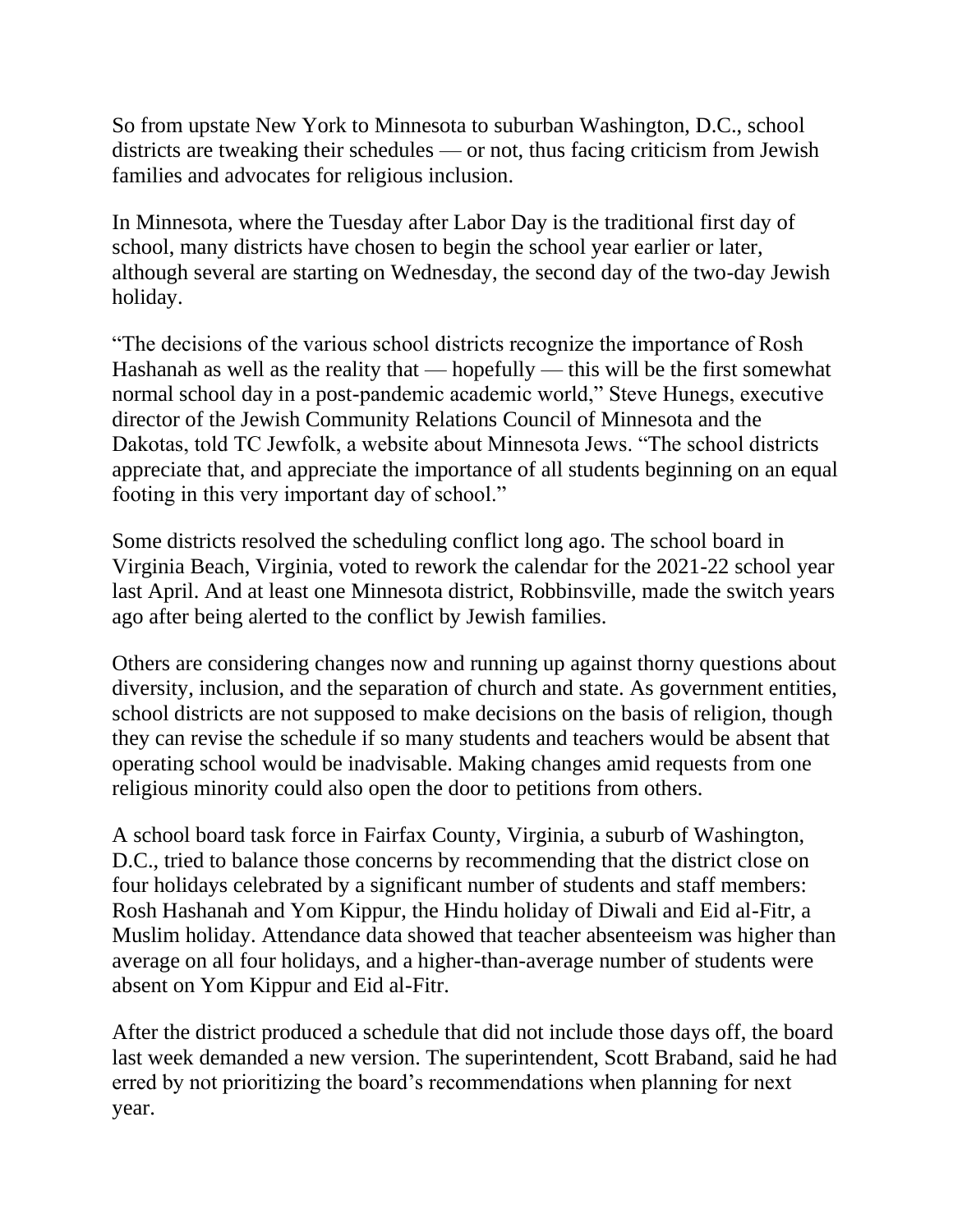Local Jewish parents involved in an interfaith push to change the first day of school said doing so would benefit all students, not just those who observe Rosh Hashanah.

"Having days off is a way for children to learn to appreciate the diversity in their community and show respect," Anna Stolley Persky, a Fairfax County parent who is working to have Jewish holidays recognized, told a Washington Post columnist. "Understanding different holidays becomes normalized."

Chicago is weighing opening schools a week early, a proposal that district officials say is meant to add time for learning but followed comments from Jewish parents at a board meeting last month.

And families in the Williamsville Central School District outside Buffalo, New York, are pressing the district to reverse a decision to start school during Rosh Hashanah. The district has maintained Yom Kippur as a day off for decades, and this year it adopted Juneteenth, a holiday commemorating the end of slavery in the United States, as a day off. But the superintendent said changing the first day of school because of Rosh Hashanah had been considered and rejected.

Now parents are complaining, and the school board plans to address the schedule at a meeting this month.

"It's our job to really listen to our community members," the board's president, Teresa Leatherbarrow, told the Buffalo News. "They are making it known to us that this is important to them."

The Rosh Hashanah issue is present only in a fraction of the more than 13,000 school districts in the U.S. Especially in the South, many schools start well before Labor Day, meaning that students who do not attend during Rosh Hashanah never miss the first day. And some districts that do maintain a Labor Day start sometimes required by lawmakers who want to ensure a full season for tourist attractions — have few or no Jewish students or teachers.

Plus, a few large districts have long baked Jewish holidays into their calendars. In New York City, for decades there were so many Jewish teachers and students that having classes on Jewish holidays was a fool's errand. In the 1970s, Jewish teachers successfully lobbied to guarantee that the city's spring break would always align with Passover.